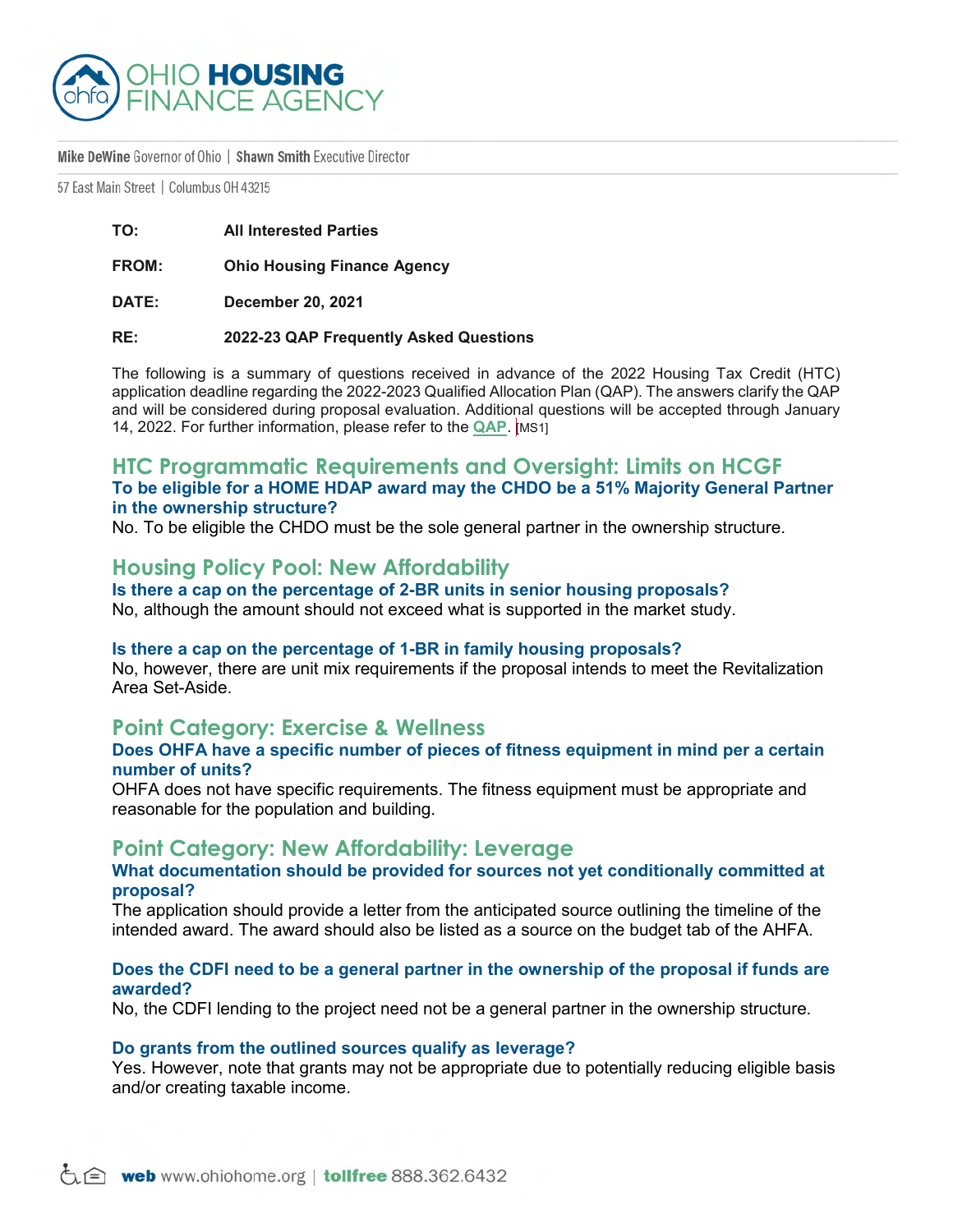#### **Do construction sources count as leverage?**

No, only permanent sources will count towards leverage.

# **The QAP states that points will be awarded on a per-unit basis within the leveraging points category. Does this criteria include market rate units?**

No, only affordable units will serve as the denominator.

## **Point Category: Proximity to Amenities**

### **Does a primary care facility or urgent care (free-standing or at hospital) count as a medical center?**

Yes, a primary care facility or urgent care may count as a medical center. Emergency rooms do not qualify under this category, but an urgent care at a hospital would qualify. Should a facility not be represented on the OHFA provided map, the applicant should provide documentation that the facility meets the definition and falls within the appropriate distance.

### **Is there a "buffer zone" for proximity to amenities?**

We will allow a .05 mile buffer.

## **Point Category: New Affordability: Neighborhood Revitalization**

**Can a prior LIHTC award count towards real estate development/community development investment if the project is within two miles of the proposed project?**  No, prior LIHTC investment may not count as real estate development.

# **Point Category: New Affordability: CORES or Experienced Service Coordinator**

#### **In regards to CORES or Experienced Service Coordinator points, is there a weekly onsite time requirement for CORES entities?**

If the proposal is seeking points under CORES there is not a weekly on-site time requirement for CORES entities.

#### **In regards to CORES or Experienced Service Coordinator points, if contracting with a third-party CORES entity for the duration of the compliance period, must the entity be CORES certified at the time of Proposal Application?**

The CORES entity must obtain certification prior to placing in service. Certification is not required at the time of proposal application. An MOU with the third-party should be provided at proposal application.

## **Point Category: New Affordability: Senior Center**

**Is a public senior center that charges a \$5 annual fee eligible for amenity points?** A \$5 annual fee qualifies as nominal.

### **Point Category: Preserved Affordability: Need for Replacement If "Need for Replacement" points are not being pursued, does a new construction Preserved Affordability proposal need to maintain the same number of units as the housing being replaced?**

The other three point scoring options do not include a unit replacement requirement. However, the project must continue to be eligible under Preserved Affordability.